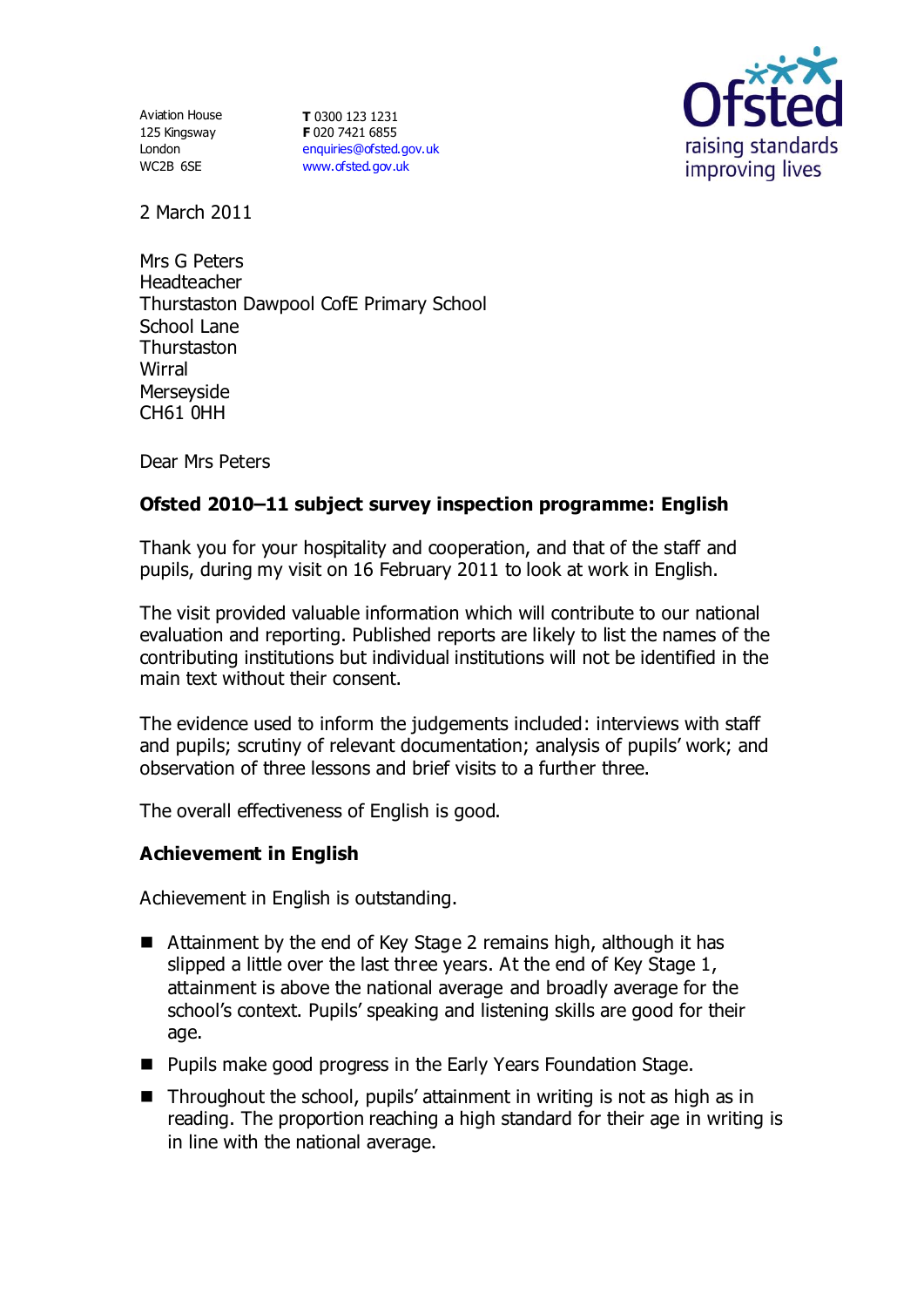## **Quality of teaching in English**

The quality of teaching in English is good.

- $\blacksquare$  The teaching observed was predominantly of a good quality with some, in upper Key Stage 2, that was outstanding. Pupils' good progress confirms that this picture of teaching is typical.
- Relationships between staff and pupils are very good and pupils are generally extremely well behaved. Consequently, lessons are very orderly.
- $\blacksquare$  The most effective lessons were characterised by: high expectations, carefully matched to the range of pupils' abilities; very good use of time with an appropriately brisk pace but sufficient time for pupils to think; appealing activities; and a sense of teacher and pupils in a shared pursuit of learning.
- When teaching was not so effective, the pace was slower, some pupils' inattention was missed, or pupils had limited opportunities for active learning.

## **Quality of the curriculum in English**

The quality of the curriculum in English is good.

- $\blacksquare$  The curriculum covers all that is required, often in imaginative ways. It pays good attention to drama, media, and information and communication technology.
- $\blacksquare$  The range and extent of additional support for pupils who are at risk of falling behind or who have particular learning needs are good.
- **Pupils have good opportunities to develop the skills and attributes needed** for good learning and to use their literacy skills in other subjects.
- $\blacksquare$  The school provides a range of activities to enrich the curriculum in English.

## **Effectiveness of leadership and management in English**

Leadership and management in English are good.

- You work closely with the recently appointed subject leader. You share an accurate picture of the effectiveness of the provision and know where it could be improved. Planning for improvement is sound and the capacity to achieve it is good.
- Senior staff keep a careful eye on pupils' progress and initiate additional support promptly for any pupils at risk of underachieving.
- Steps have been taken this year to improve provision, especially through a good amount of professional development for staff, including partnerships with local schools.